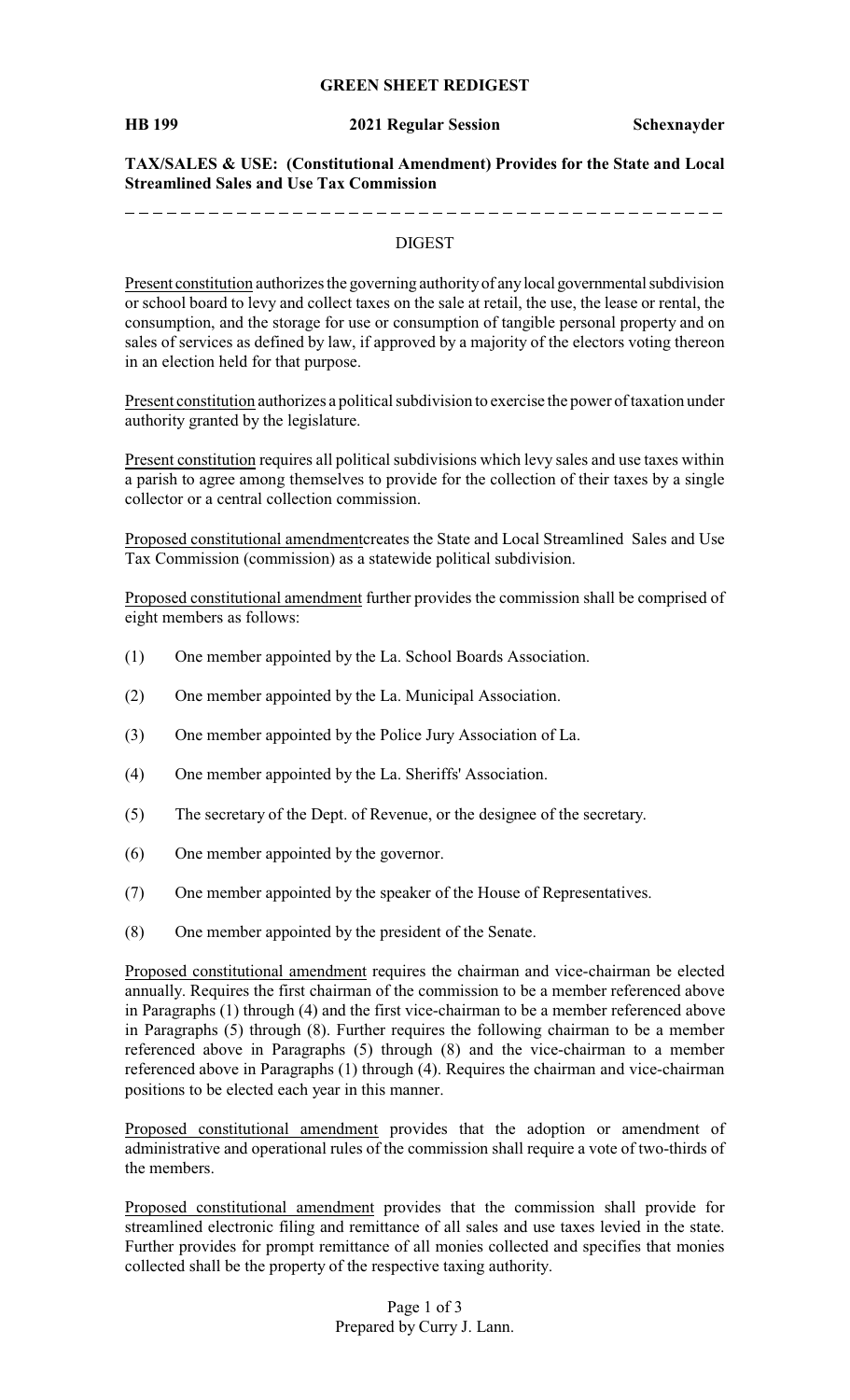Proposed constitutional amendment requires the commission to serve as the streamlined administrative entity to provide policy advice and to promulgate rules relative to sales and use taxes levied by all taxing authorities within the state. Further provides the commission shall serve as the central audit entity for all taxpayers without a physical presence in La.

Proposed constitutional amendment provides that the commission shall be funded by both state and local sales and use tax revenues considered by the commission reasonable and necessary costs of administration and collection of sales and use taxes.

Proposed constitutional amendment provides that on a day selected by the commission or six months after the effective date of the Act, La. Sales and Use Tax Commission for Remote Sellers and the La. Uniform Local Sales Tax Board shall be abolished. Further provides the powers, duties, functions, and responsibilities of these entities shall be transferred to the commission.

Proposed constitutional amendment provides that any reference in law to the La. Sales and Use Tax Commission for Remote Sellers and the La. Uniform Local Sales Tax Board shall be deemed to apply to the commission.

Proposed constitutional amendment further provides that on a day selected by the commission or six months after the effective date of the Act, all books, papers, records, actions, property, and employees of La. Sales and Use Tax Commission for Remote Sellers and the La. Uniform Local Sales Tax Board shall be transferred to the commission.

Proposed constitutional amendment requires a two-thirds vote of the legislature to enact all statutory provisions relative to duties, funding, or obligations of the commission.

Provides for submission of the proposed amendment to the voters at the statewide election to be held Nov. 8, 2022.

(Adds Const. Art. VII, §3.1)

Summary of Amendments Adopted by House

The House Floor Amendments to the engrossed bill:

- 1. Change the reference from state and local representation to the particular members named in the constitutional amendment with regard to the election of the chairman and vice-chairman of the commission.
- 2. Remove provisions relative to the election of a proxy to serve as a designee of a member of the commission.
- 3. Specify that the commission will determine what is considered reasonable and necessary costs for the administration and collection of sales tax.
- 4. Add provisions to provide for the transition of the La. Sales and Use Tax Commission for Remote Sellers and the La. Uniform Local Sales Tax Board to the commission.
- 5. Add a provision that requires a two-thirds vote of the legislature for the enactment of statutory provisions relative to the funding of the commission.
- 6. Make technical changes.